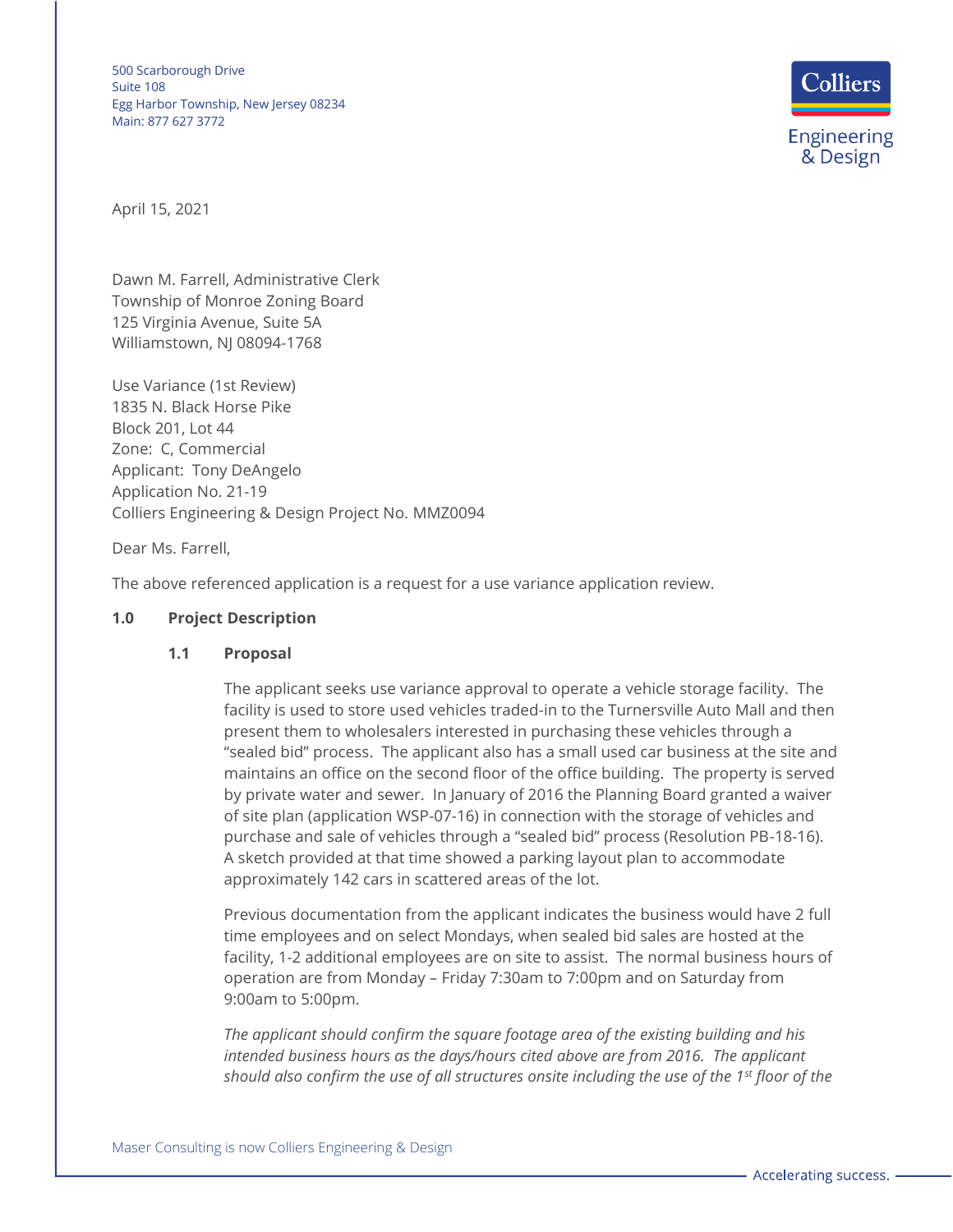

*office. Testimony should also be provided as to the location of the existing well and septic.*

# **1.2 Existing Conditions**

The 2.37 acre parcel fronts on the Black Horse Pike (NJSH #42) and contains an existing commercial building used as an office building for used vehicle sales, a storage hut and garage with bituminous and stone parking areas. The property is zoned C, Commercial District. Through the property is a 130' wide Atlantic City Electric easement.

### **1.3 Surrounding Land Uses**

The area is commercial in character, with some vacant parcels.

### **2.0 Materials Reviewed**

We have reviewed the referenced submission, encoded by the Zoning Board as #21-19, received via email April 1, 2021, consisting of the following:

| Sheet | <b>Title</b>                                  | Date             |
|-------|-----------------------------------------------|------------------|
|       | Application                                   | March 12, 2021   |
|       | Resolution PB-18-16 Granting Site Plan Waiver | January 28, 2016 |
|       | Resolution PB-19-16 Granting Sidewalk Waiver  | January 28, 2016 |
|       | Monroe Township Zoning Review Letter          | January 25, 2016 |
| ---   | Site Plan Waiver Checklist (WSP-07-016)       |                  |
| ---   | Site Plan Waiver Application                  | January 13, 2016 |
| ---   | Site Plan Waiver Process                      | January 22, 2016 |
| ---   | Sketch of Property                            |                  |
|       | Plan of Survey (reduced size)                 |                  |
| ---   | <b>Zoning Permit</b>                          | February 1, 2016 |
| ---   | Zoning Officer Compliance Report              | January 7, 2017  |
|       | <b>Planning Board Minutes</b>                 | January 28, 2016 |
|       | B&W Photos (32)                               |                  |

# **3.0 Zoning Requirements**

- **3.1 Use**
	- 1. In accordance with § 175-127, no lot shall have upon it more than one principal permitted use, except that a single dwelling unit may be permitted on a lot used primarily for a nonresidential use in the C Zoning District; provided, however, that the site plan shall indicate adequate parking for both uses. As proposed, a use variance is required.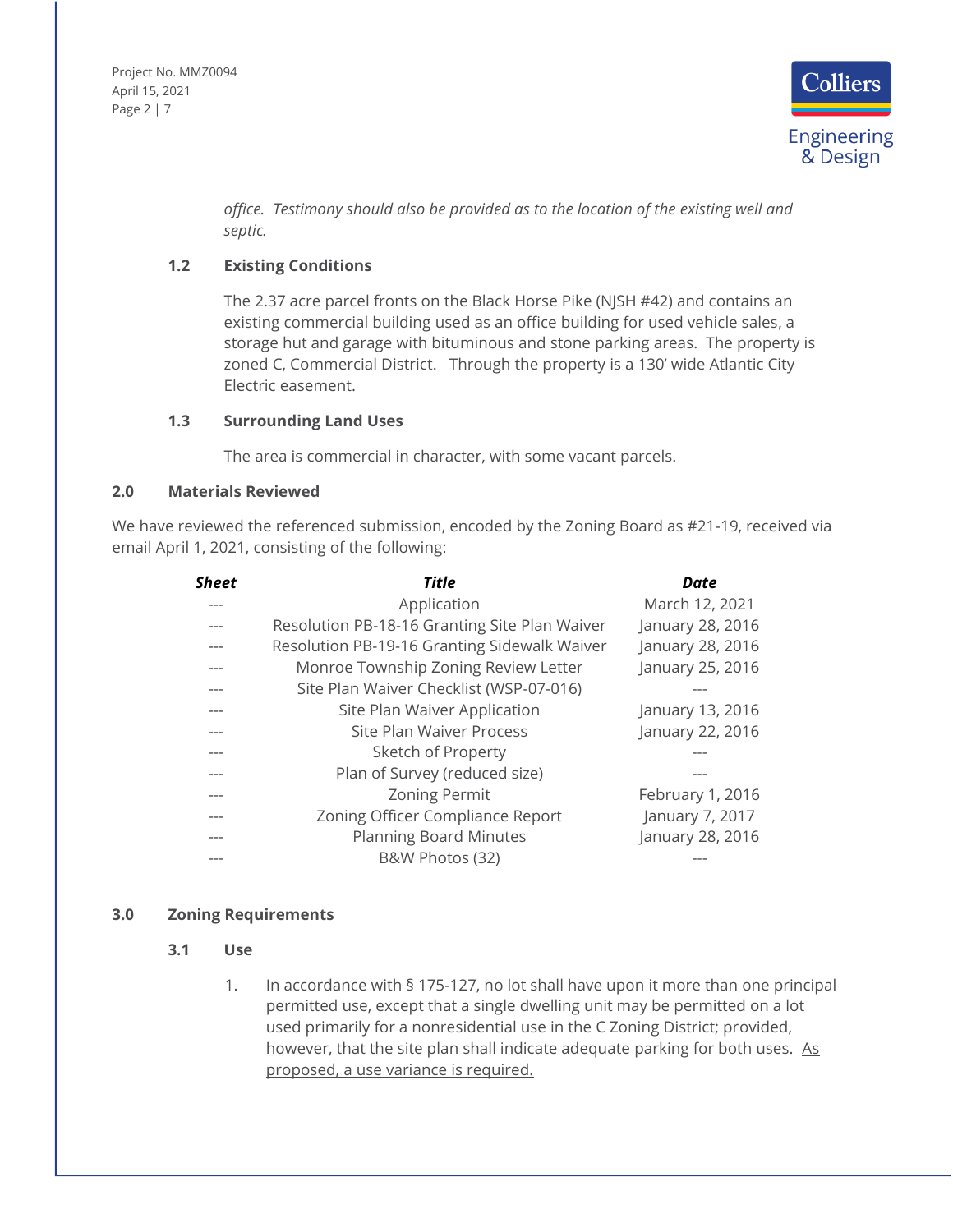Project No. MMZ0094 April 15, 2021 Page 3 | 7



*It is noted that the secondary vehicle storage yard use is similar to the existing used car sales use being that used cars are offered for sale, however, is managed separately by a lease and sales are via sealed bids by wholesalers.*

- 2. In accordance with § 175-163, Attachment 6, vehicle storage yards are a permitted conditional use in the C, Commercial District, subject to the requirements of § 175-163E.
	- [\(1\)](https://ecode360.com/7182536#7182536) There shall be a minimum of 2,500 square feet per vehicle.

The plan does not conform to this condition. Based on the entire 2.37 acre parcel, at 2500 s.f. per vehicle, the lot would permit 41 stored vehicle lease areas versus the 142 vehicle storage capacity requested. As proposed a 'd3 variance would be required.

*This however does not take into account the area being used by the used car lot with 38 parking spaces and several buildings provided for that use.*

[\(2\)](https://ecode360.com/7182537#7182537) An opaque fence of a minimum height of eight feet shall enclose entirely the storage area.

Testimony should be provided regarding the existing type and height of the fence. It appears the plan does not conform completely with this requirement and a 'd3 variance would be required.

[\(3\)](https://ecode360.com/7182538#7182538) When abutting a residence zone, said fence shall be set back 25 feet from the property line. This twenty-five-foot strip shall be suitably landscaped as a visual buffer.

A residential zone abuts the property to the rear. Testimony should be provided as to how far back the proposed vehicle parking will extend, any existing wooded areas to remain and any existing fencing along the rear property line.

[\(4\)](https://ecode360.com/7182539#7182539) No maintenance or servicing shall be permitted, other than normal fueling, lubrication or cleaning.

Testimony shall be provided regarding compliance with this condition.

*It is noted that at the time of the prior site plan waiver, the applicant indicated they would comply.*

[\(5\)](https://ecode360.com/7182540#7182540) Site plan approval shall be required under appropriate provisions of this chapter.

Any use variance approval granted shall be conditioned on the required site plan approval.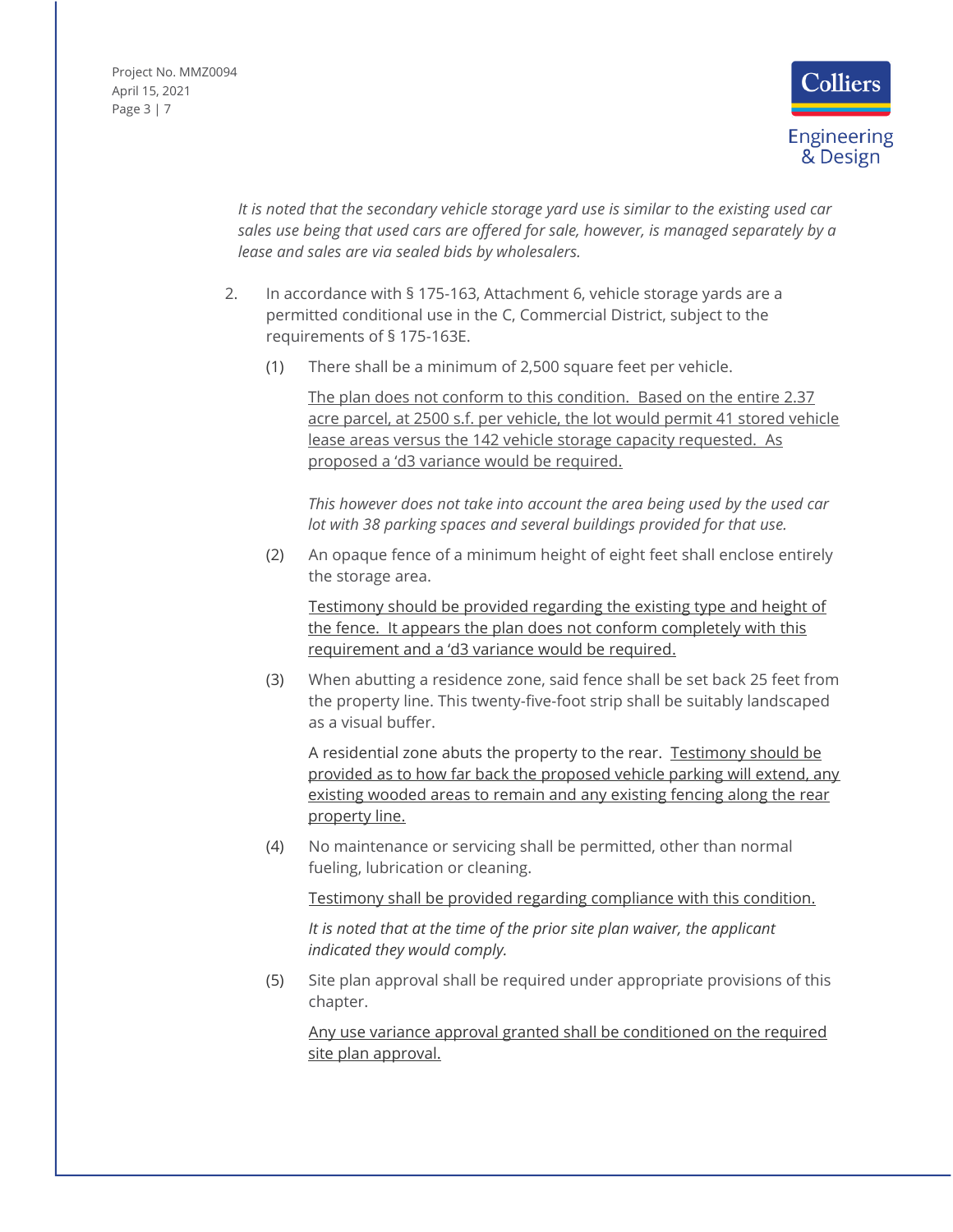Project No. MMZ0094 April 15, 2021 Page 4 | 7



# **3.2 Bulk Requirements (specific to vehicle storage yards)**

The following has been provided for reference.

1. **Lot Area:** The minimum required lot area is 80,000 square feet. The current property conforms to this requirement. However, only a portion of the existing lot area will be devoted to the proposed use (square foot area unspecified). As such, a variance may be required.

*It should be noted that a community commercial use requires a minimum of 20,000 s.f.*

- 2. **Lot Frontage/Width:** The minimum required lot frontage/lot width is 150 feet. The plan conforms to this requirement.
- 3. **Front Yard/Building Setback:** The minimum required front yard/building setback is 100 feet. The plan appears to conform.
- 4. **Side Yard Setback:** The minimum required side yard setback is 50 feet. The existing building has a side yard setback of <50'. This represents a pre-existing condition as compared to the requirement for a vehicle storage use. As such, a variance may be required.
- 5. **Rear Yard Setback:** The minimum required rear yard setback is 50 feet. The plan appears to conform to this requirement.
- 6. **Lot Coverage:** The maximum permitted lot coverage is 65%. The plan does not address this requirement. Compliance to be determined.
- 7. **Side Yard Buffers:** The minimum required side yard with landscaping is 50 feet. The plan does not conform to this requirement, having stoned or paved areas up to the property line. The application represents this as a pre-existing, nonconforming condition. However, the application is to approve the vehicle storage/used car sale use. As such, a variance would be required.

*It is noted that community commercial uses require a 5' side yard buffer and used car sale lots require a 10' side yard buffer (15' adjacent to residential).*

8. **Rear Yard Buffers:** The minimum required rear yard with landscaping is 50 feet. The plan does not address this requirement. Compliance to be determined.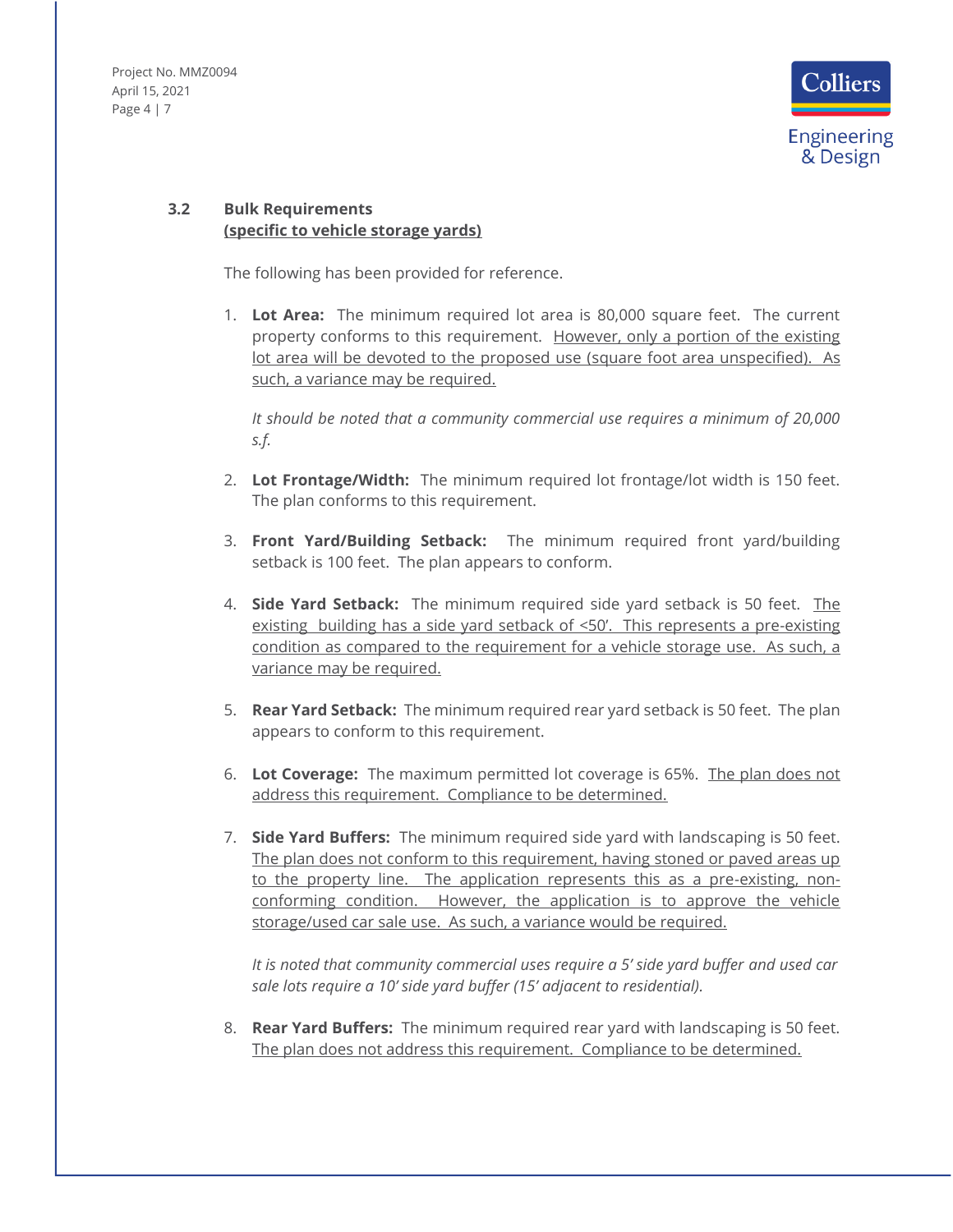Project No. MMZ0094 April 15, 2021 Page 5 | 7



*It is noted that community commercial uses require a 25' rear yard buffer and a used car sales lot requires a 10' rear yard buffer (15' adjacent to residential).*

9. **Front Yard Buffers:** The minimum required front yard with landscaping is 50 feet. The plan does not conform to this requirement, having stoned or paved areas up to the property line. The application represents this as a pre-existing, nonconforming condition. However, the application is to approve the vehicle storage/used car sale use. As such, a variance would be required.

*It is noted that community commercial uses require a 10' front yard buffer and a used car sales lot requires a 20' front yard buffer.*

- 10. **Building Height:** The maximum permitted building height is 45 feet. The plan appears to conform to this requirement having an existing 2-story office building.
- 11. **Off Street Parking:** Off-Street parking is subject to the requirements of § 175- 123. The application indicates there are 33 spaces for the used car lot use. Testimony regarding adequacy to be provided. Compliance to be determined.

### **4.0 Compliance with the conditions of the previous site plan waiver approval**

- 1. No car carriers shall be permitted to be used to bring vehicles to the property and no car carriers are permitted to be stored on the property.
- 2. Low lying landscaping shall be installed at the frontage of the property. The applicant shall work with the planner and the zoning officer in this regard to satisfy this condition.
- 3. The applicant was to work with the planner to make sure the parking spaces for customers are sufficient in size and width and via prior testimony was to submit a revised plan to ensure proper aisle widths for circulation in the vehicle storage area.
- 4. The property owner shall pay all required fees and shall comply with all other Federal, State and Township laws and requirements, including without limitation all applicable provisions of the Township's Code, relating to this application and grant of the site plan waiver.
- 5. The applicant shall obtain any and all required variances, licenses, certifications, permits or similar permissions needed for its proposed use and to operate its business from any and all governmental authorities, agencies and quasi-judicial governmental bodies having jurisdiction over such proposed use and business, and shall pay all related fees and taxes, if any.
- 6. If applicable, the applicant shall obtain any and all required approvals, permits and other permissions needed and/or required from all governmental authorities, outside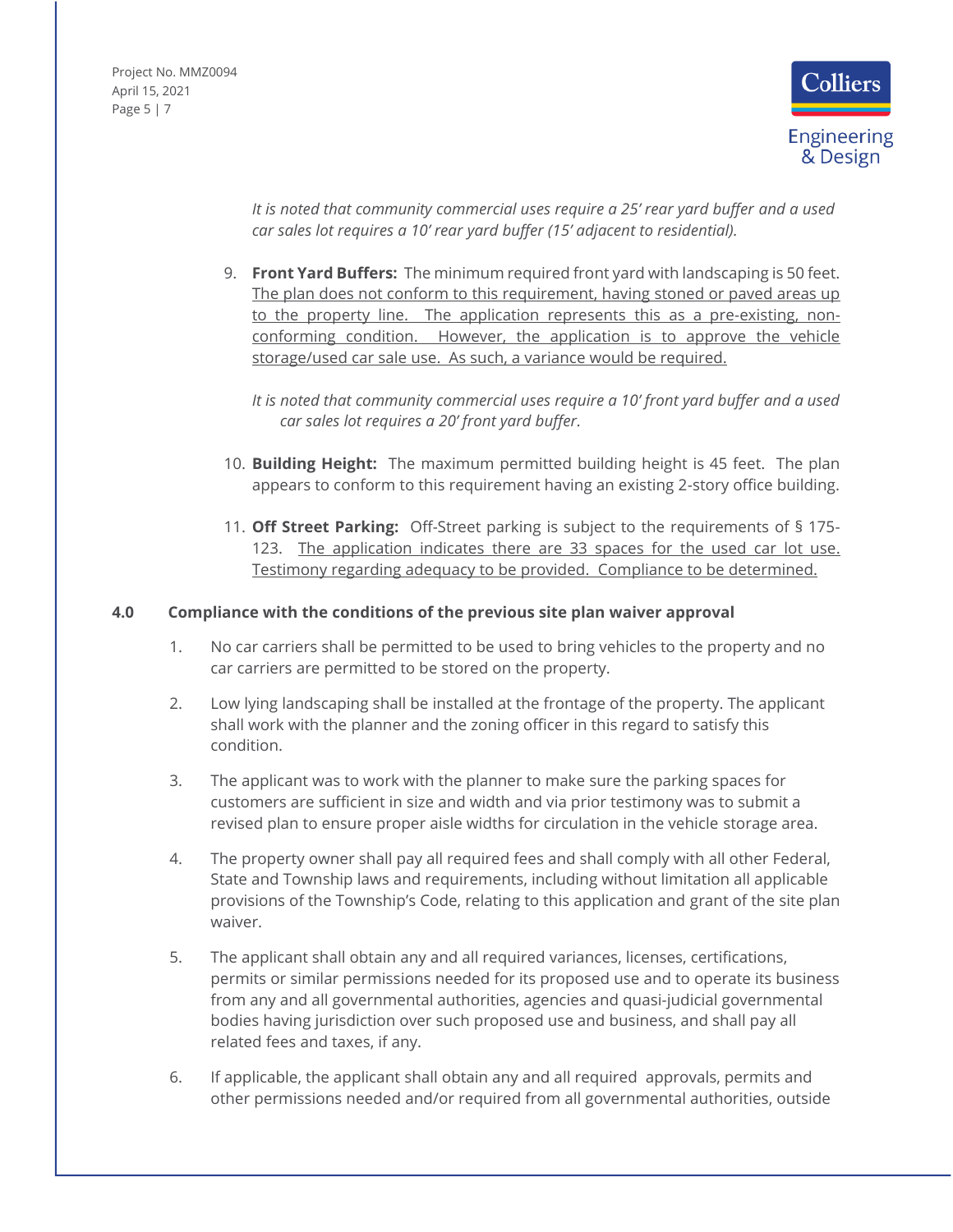Project No. MMZ0094 April 15, 2021 Page 6 | 7



agencies and/or quasi-judicial bodies having jurisdiction over the property and/or the applicant's application for site plan waiver including, without limitation, the following: New Jersey Department of Environmental Protection; Gloucester County Planning Board; Gloucester County Soil Conservation District; Monroe Township Fire Code Official; Monroe Township Municipal Utilities Authority; if applicable.

- 7. A certificate of continued occupancy shall be required before the tenant occupies the property.
- 8. The conditions of this approval may be enforced by the Township and the Township zoning officer as zoning violations, pursuant to injunctive relief or in any other manner as may be permitted by law, in equity or under the Code.

The applicant shall provide testimony regarding the completion, conformance with, or status of these imposed conditions of their previously granted site plan waiver.

# **4.0 Master Plan Consistency**

- 1. The proposed use is not specifically consistent with the goals and objectives of the Master Plan. Should the use variance be granted, site improvements and physical impacts of the use need to be addressed and mitigated.
- 2. As the proposed use does not conform to one or more of the conditional use standards, the Board must determine that the requested vehicle storage yard 'd(3) variances do not impact adjacent properties or cause damage to the community as to constitute substantial detriment to the public good or will negatively impair the zone plan.

#### **5.0 General Comments / Recommendations**

1. In accordance with the New Jersey Municipal Land Use Law (N.J.S.A. 40:55D-76b), the applicant may elect to submit an application requesting approval of the use variance and a subsequent application for the approval of a site plan, if required, provided that the approval of the variance is conditioned upon the applicant obtaining all required subsequent approvals from the Zoning Board. No such subsequent approval shall be granted unless such approval can be granted without substantial detriment to the public good and without substantial impairment of the intent and purpose of the zone plan and zoning ordinance.

Consequently, any variance granted permitting the proposed use must be conditioned upon the applicant obtaining the necessary site plan approval, if deemed required, from the Zoning Board.

2. The applicant must demonstrate sufficient "special reasons" why the proposed use carries out a purpose of zoning, or how the refusal to allow the project would impose on the applicant an undue hardship. In addition, the applicant must demonstrate that the requested use variance can be granted without substantial detriment to the public good